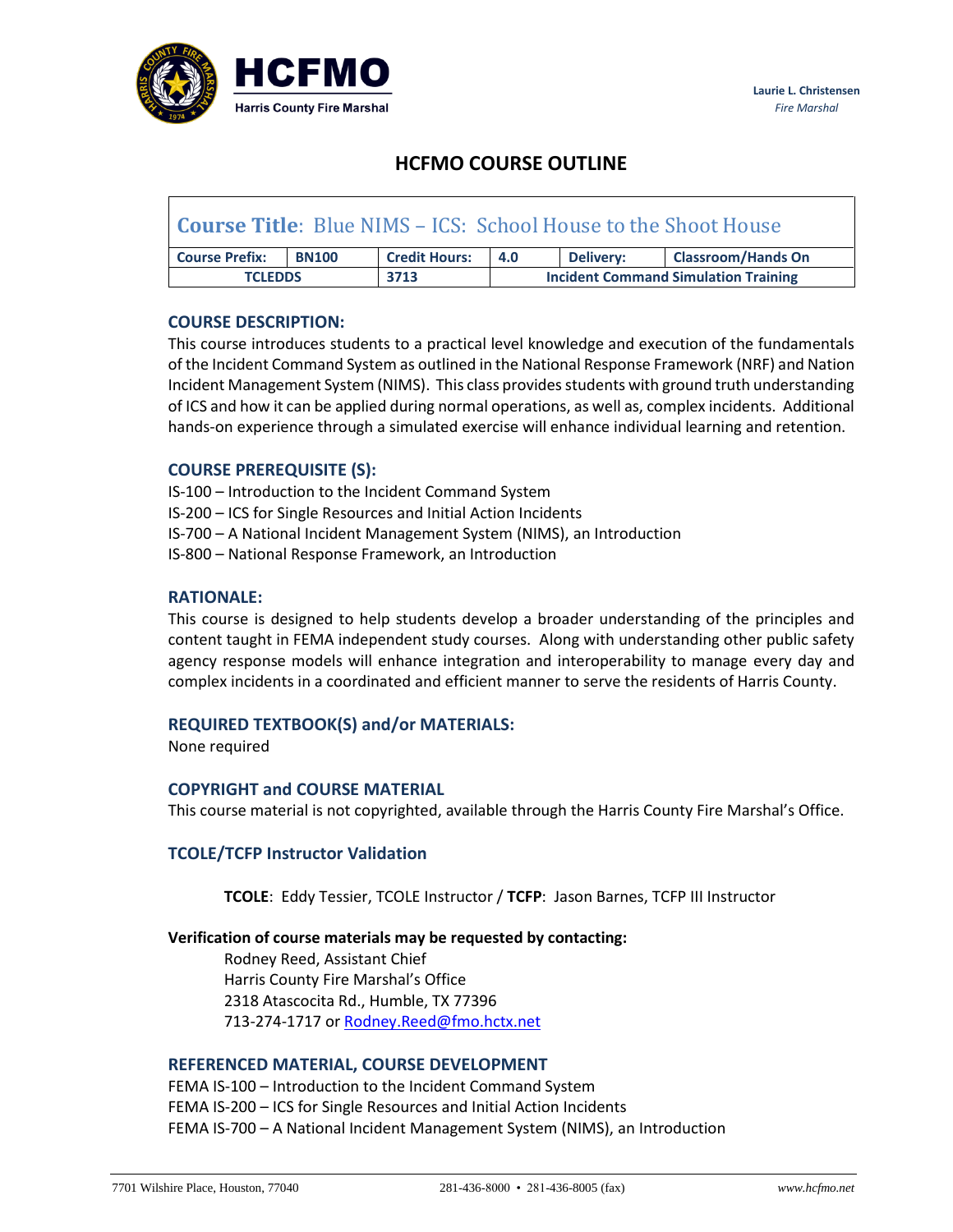FEMA IS-800 – National Response Framework, an Introduction FEMA ICS-300 – Intermediate ICS for Expanding Incidents After Action Report: Aurora, Colorado Shooting

## **COURSE OBJECTIVES:**

At the successful completion of this course, each student will be able to:

- 1. Understanding of current incident response reality amongst like and differing public safety agencies
- 2. Understanding the Incident Command System
- 3. Understanding the need to implement the Incident Command System on all incidents
- 4. Understanding of how to implement the Incident Command System
- 5. Understanding of how to manage an incident
- 6. Understanding of the importance of relationships in managing complex incidents
- 7. Exercise the principals during a simulated incident

#### **COURSE EVALUATION**

Upon successful completion of the objectives for this course, students will have gained a deeper understanding of the incident command system. How to implement and how to integrate with other public safety response agencies to effectively and efficiently managing incidents. Evaluation will be based on a written test, practical exercise, and appropriate class participation.